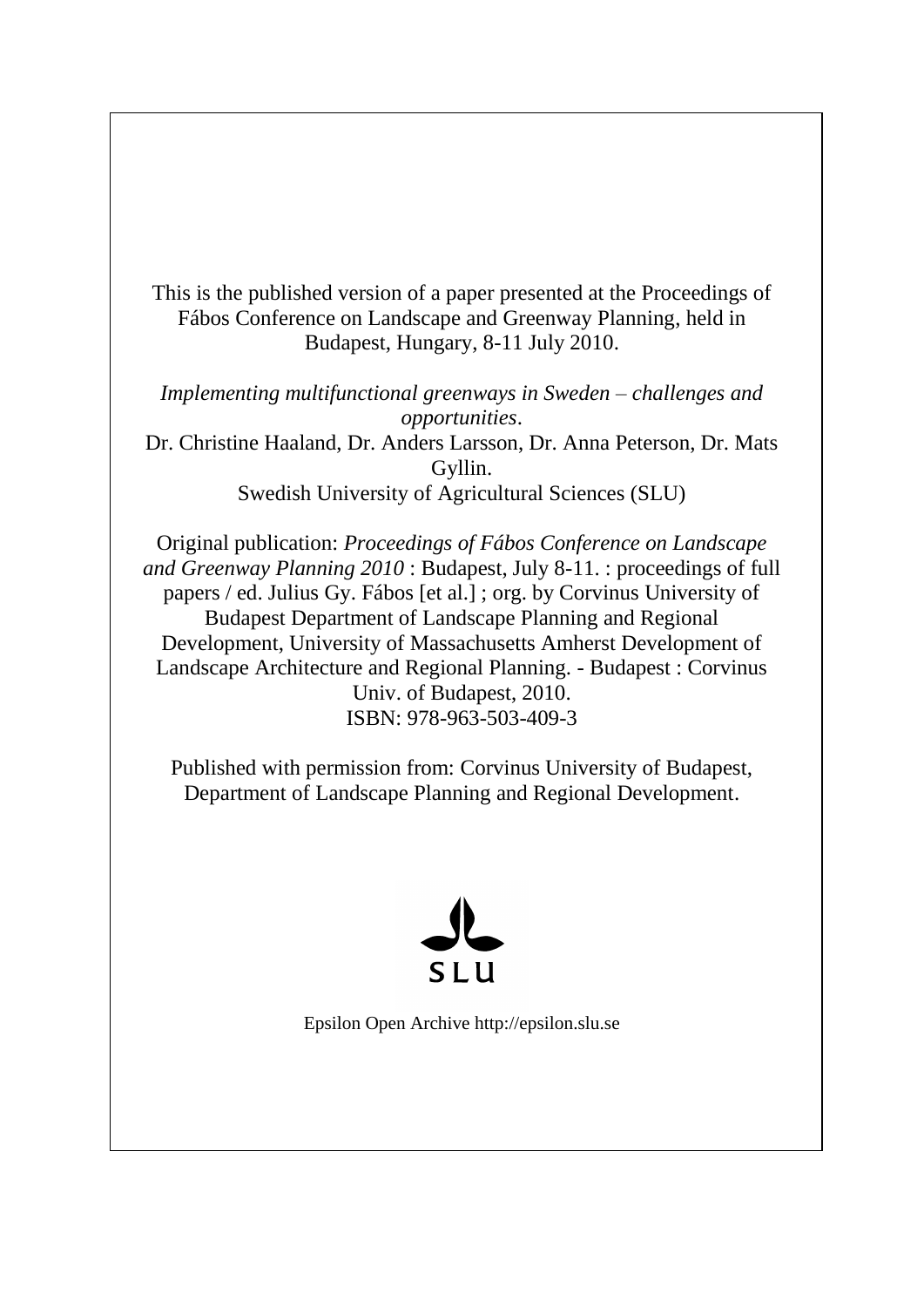## **Implementing multifunctional greenways in Sweden – challenges and opportunities**

Dr. Christine Haaland<sup>1</sup>, Dr. Anders Larsson<sup>2</sup>, Dr. Anna Peterson<sup>2</sup>, Dr. Mats Gyllin<sup>3</sup>

*1 Swedish University of Agricultural Sciences (SLU), Dept. of Landscape Management, Design and Construction, 2 SLU, Dept. of Landscape Architecture, 3 SLU, Dept. of Work Science, Business Economics and Environmental Psychology*

#### **Background**

Greenway planning has a short tradition in Sweden compared with other European countries (Von Haaren & Reich 2006) or the United States (Walmsley 2006). In Sweden, there are still relatively large natural areas, the population density is low and public access to the countryside is comprehensively provided in legislation. These factors have contributed to the fact that greenway planning with few exceptions has been very little developed until recently. However, the need for greenway planning in Sweden has been recognised in the last decade (e.g. Sandström et al. 2006), especially in areas with accelerating urban sprawl into intensively used agricultural land, for example in the most southern part of Sweden, Scania. The rapidly increasing population, in particular in the greater area of Malmö, Sweden's third largest city, has led to a large expansion of residential and commercial areas as well as new transport infrastructure. The surrounding agricultural land is intensively used, since the soils there are the most fertile in Sweden and Scania is one of the most important areas for cereal production in Sweden.

The intensification of agriculture has led to decreased access to the countryside. Over a long period, most pastures and meadows have been converted to arable land, which is inaccessible for most of the year. In addition, land units have been enlarged, the number of farm tracks has been reduced to a minimum and other linear landscape elements have been removed (Ihse 1995). This means that the increasing population has very limited access to the surrounding countryside, particularly in terms of everyday recreational possibilities, despite the importance of green infrastructure in urban areas for health and recreation being widely acknowledged (e.g. Tzoulas et al. 2007, Matsuoka & Kaplan 2008). Another important aspect to mention is that Scania is one of the areas in Europe with the greatest density of horses per capita and horse riding therefore comprises a significant proportion of outdoor recreation in the area. The situation of increasing population, ongoing intensification of agriculture and decreasing access to the countryside has led to growing awareness among municipal planners of the lack of access to outdoor recreation in peri-urban areas.

The way in which greenways are designed in Sweden at present originates from a prototype created by an estate owner on his own initiative at the end of the 1980s (Regnéll 1994). At that time, farmers were required to have a certain amount of land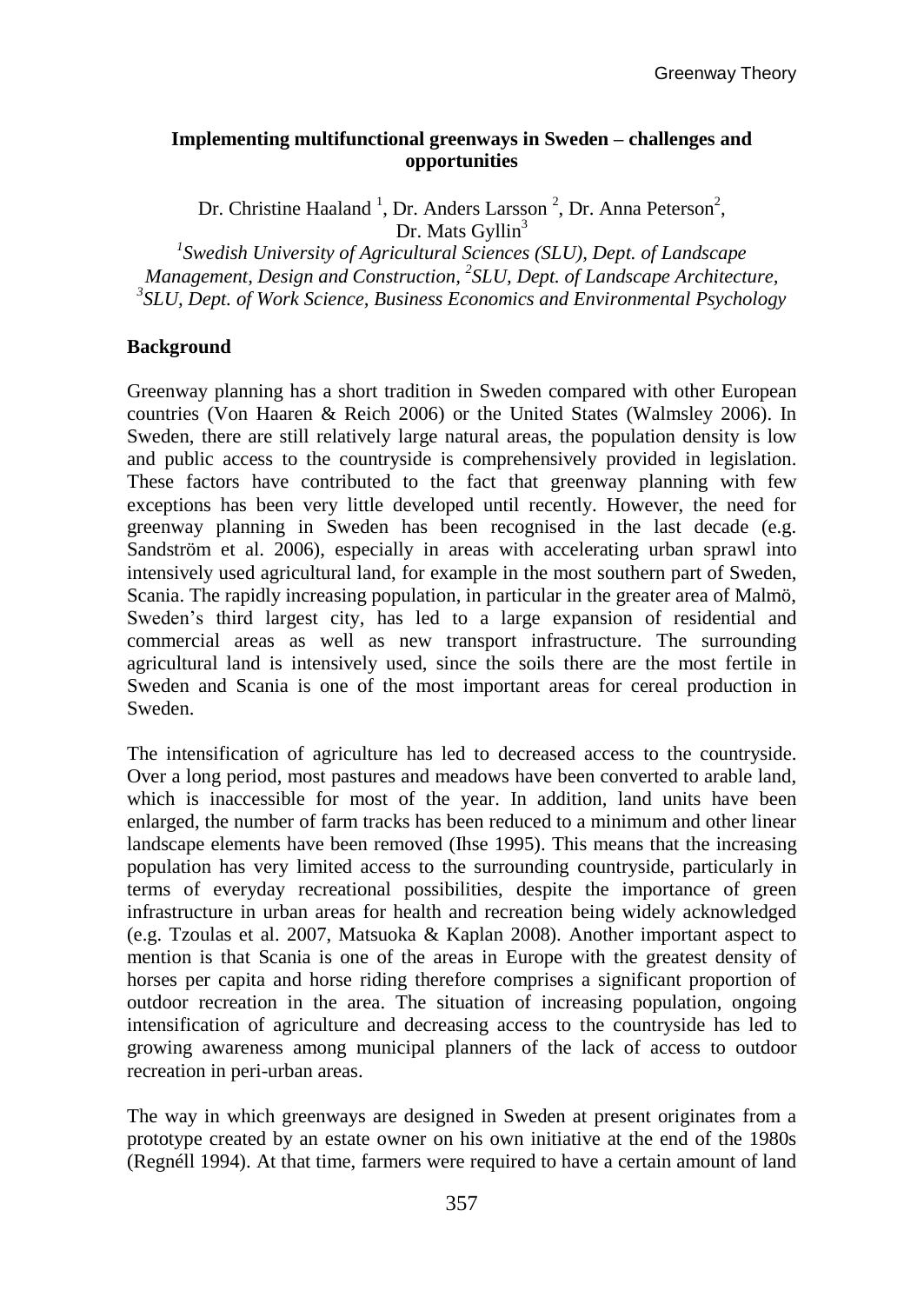set aside as fallow to receive agricultural subsidies. Instead of having these set-aside areas as large blocks, this particular estate owner suggested forming them into strips around fields for walking and horse riding. He created a network of 14-km long greenways by sowing 4-m wide strips on arable land along the margins using a grass seed mixture. He named these '*beträda*', a term which combines the Swedish words *beträda*, meaning to walk on/enter, and *träda*, meaning fallow. The Swedish Board of Agriculture refused to pay subsidies for this type of set-aside, but the municipal authority liked the idea of providing access for walking and horse riding and paid the farmer compensation – actually up to the present time. Thus when using the term greenway in this paper, we refer to a linear feature with a width of at least 2 metres, sown with a seed mixture including grasses and usually established on agricultural land. As discussed later in this paper, such greenways can be varied in terms of seed mixture and planting depending on their intended function/s. Paved paths, gravel paths or simple walking paths are not included in the definition.

The objective of this study was to explore challenges and possibilities in implementing multifunctional greenways that improve access, recreational possibilities and biodiversity in intensively managed agricultural areas (e.g. Von Haaren & Reich 2006). The study was carried out within the project 'Multifunctional greenways as a tool for strategic landscape planning - proposals for design and implementation in peri-urban landscapes' and was conducted in Scania, southern Sweden.

# **Methods**

The first stage of the study consisted of an internet search. The keywords used were the Swedish terms and possible synonyms for greenways, combined with the names of a selected number (17) of municipalities in Scania or alternatively the term Scania. The municipalities were chosen from western Scania, since the population density is greatest here and agricultural land use dominates. In the second stage of the study the 17 municipal authorities were contacted and asked four questions about greenway establishment within the municipality. In each municipal authority, at least one person responsible for working with green structure planning was contacted. Meetings were arranged with two municipal authorities to discuss the experiences these two authorities have had with greenway implementation. These two particular authorities were chosen for further study since one has managed to establish three different greenway networks and, together with the other, has an ongoing project (with national funding) regarding a greenway network. As a complement, a one-day seminar was held with national (Swedish Board for Agriculture), regional (Scania County Council, County Administrative Board in Scania) and municipal authorities and the national farmers' organisation (LRF) to discuss possibilities for greenway implementation in Sweden.

To examine the biodiversity of greenways, species numbers of flowering plants and insects (butterflies and bumblebees) were studied in existing greenways and in experimentally sown wildflower strips established at the Swedish Agricultural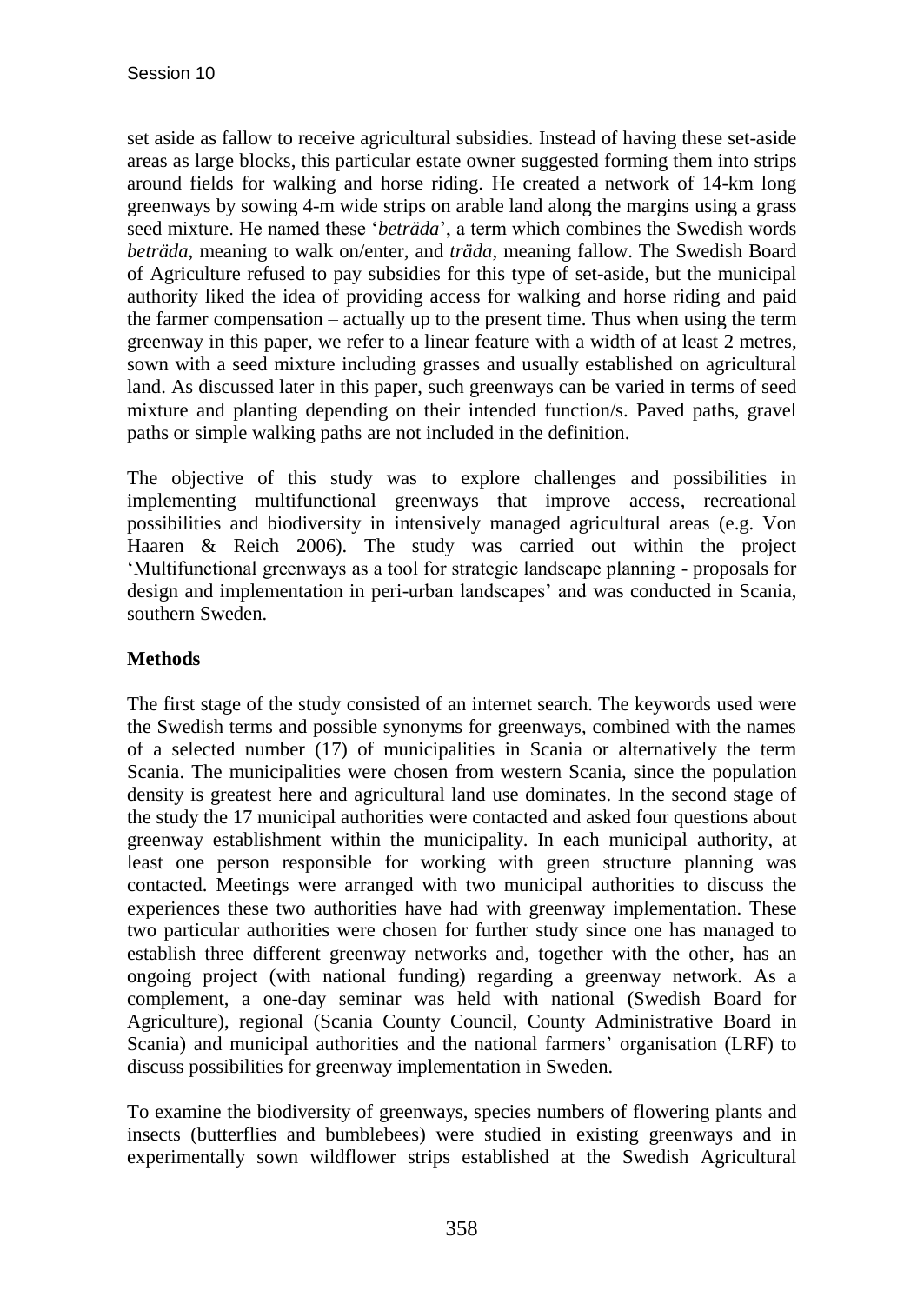University (SLU). The greenways were situated near Lund and Staffanstorp and were sown with a mixture of grass species, were at least 4 metres wide and were cut several times during the growing season. The grass sward was generally quite short due to these repeated cuts. Some of the greenways were planted with trees and in one network there were bush plantations. The experimentally sown wildflower strips at SLU were established between 5 and 15 years ago with a mixture of grass and wildflower species and are cut once a year in late July/early August. Further information on the methodology can be found in Haaland & Gyllin (2010).



**Figure 1. Experimental greenway at the Swedish University of Agricultural Sciences. Sown wildflower strip combined with tree planting. (Photo: Mats Gyllin).**

#### **Results**

The internet search on greenways in municipalities and regional documents gave a clear indication that greenways are viewed as a suitable and desirable measure to enhance access and recreational possibilities. This was the case both in the context of general green structure planning at municipal level and at the more detailed planning scale carried out in the context of exploiting new areas for residential areas. Of the 17 municipal authorities contacted, 16 had mentioned greenways in some kind of planning document as a suitable measure to enhance access for people, while several also mentioned the possible function of greenways as wildlife corridors. However, a closer look at the municipal documents that mentioned the word greenway revealed that only five municipal authorities had actually established greenways.

The short telephone interviews with municipal employees provided information on implementation approaches, challenges, problems and obstacles to implementation. The interviews resulted in slightly different results regarding intended plans compared with the documentation found on the internet. Although 16 municipal authorities planned or recommended establishment of greenways according to their planning documents, only six had concrete plans to establish new greenways in the near future (most of these had established greenways previously). Five municipal authorities confirmed that they had established greenways (four as indicated by the internet search, one which did not manage to carry its plans through as intended, but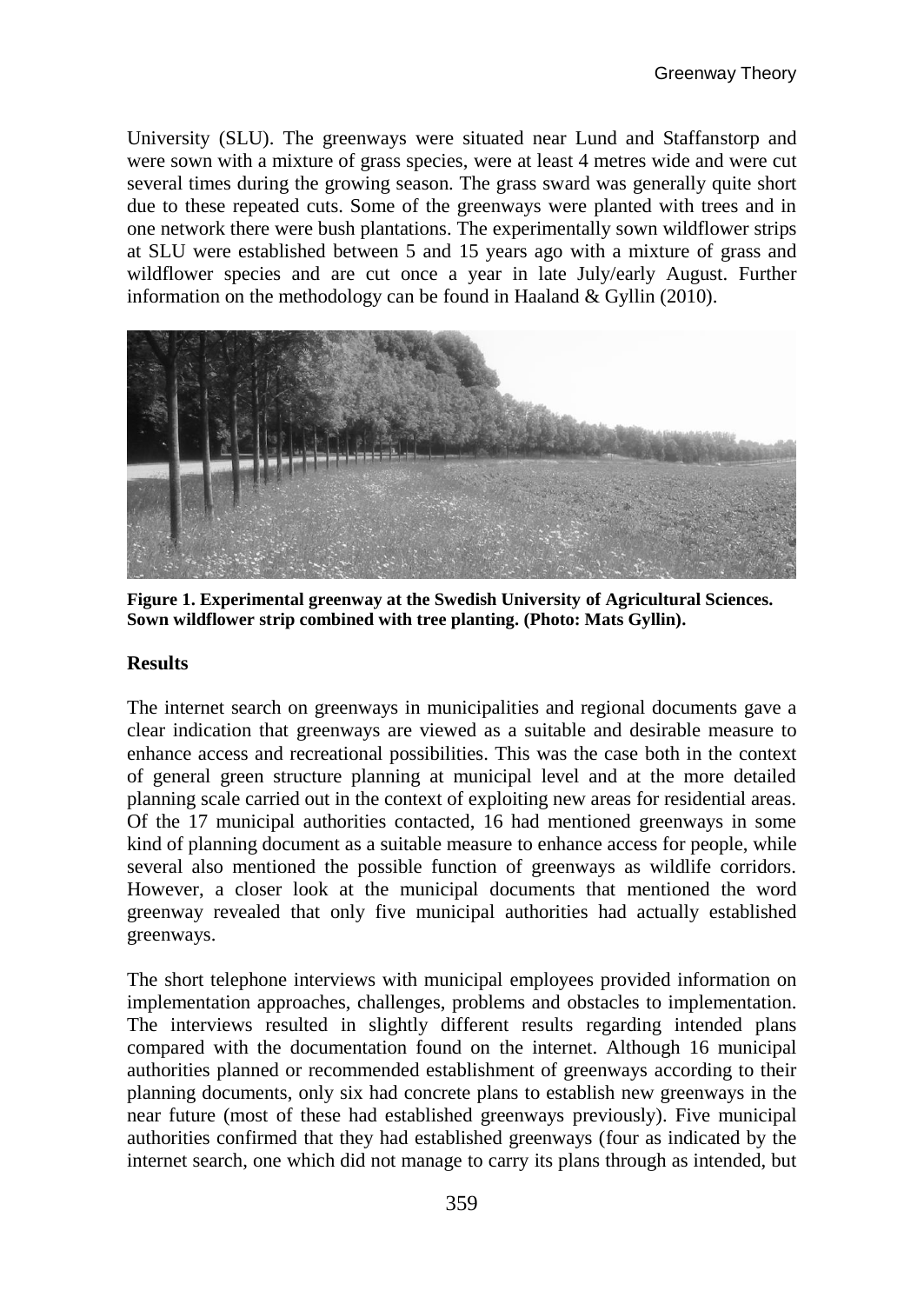another which had established greenways even though this could not be concluded from the available documents). Thus there was an obvious discrepancy between municipal intentions and visions regarding greenway implementation in planning documents and their actual interest or abilities to put them into practice.

Interestingly, nine municipal authorities reported that they used privately owned buffer zones along water courses in their municipal green structure planning. These buffer zones have been established by farmers in order to qualify for agricultural subsidies for prevention of nutrient run-off from arable land into water courses. Buffer zones look like greenways after their first cut, are a minimum of 6 metres wide and are sown with grass. They can function well as greenways, when planned as such, but there are no requirements to create networks (the minimum length is 100 m). In addition, the buffer zone system can be dynamic since farmers are allowed to plough them up and establish new buffer zones at other locations. The most critical point is that according to the subsidy regulations, buffer zones are not intended to be used by the public and the farmer is responsible for repairing any damage to the grass sward (which is easily caused by horse riding, especially when the soil is wet).

Municipal authorities were also asked about problems and obstacles regarding greenway establishment. These problems in greenway establishment were classified into two main categories: Lack of resources (time, labour and funding); and reluctance of landowners and farmers to open their land for public access. In a few cases the problem was lack of interest. Only one municipal authority reported that greenways were not needed in the municipality. Lack of resources frequently resulted in plans for establishing greenways never going further than drawing a line on a map and/or a wish expressed in a municipal plan. Prioritisation of resources is always necessary – especially within the green sector – and greenway implementation is seldom at the top of the agenda. In other municipal authorities the interest and plans existed, but landowners were unwilling to cooperate. In combination with a lack of resources, time-consuming negotiations with landowners can easily result in implementation plans not proceeding further.

In most of the municipalities where establishment of greenways succeeded, the projects were regionally or nationally funded. That meant that a highly motivated individual within the municipal authority had written a project application, obtained funding from regional or national authorities and was required to report back on the progress of the project. However, there were cases where municipal authorities had obtained project funding for greenway implementation but where the plans had to be abandoned subsequently because of the resistance of landowners. In one case, the municipal authority was able to reach agreement relatively easily with a single owner of a large estate and thus a whole greenway network is going to be established on one landowner's land without major problems.

Another solution some municipal authorities have adopted for facilitating greenway establishment is to use municipal land or to acquire land especially for the purpose of constructing greenways. Thus municipal authorities are actively buying e.g.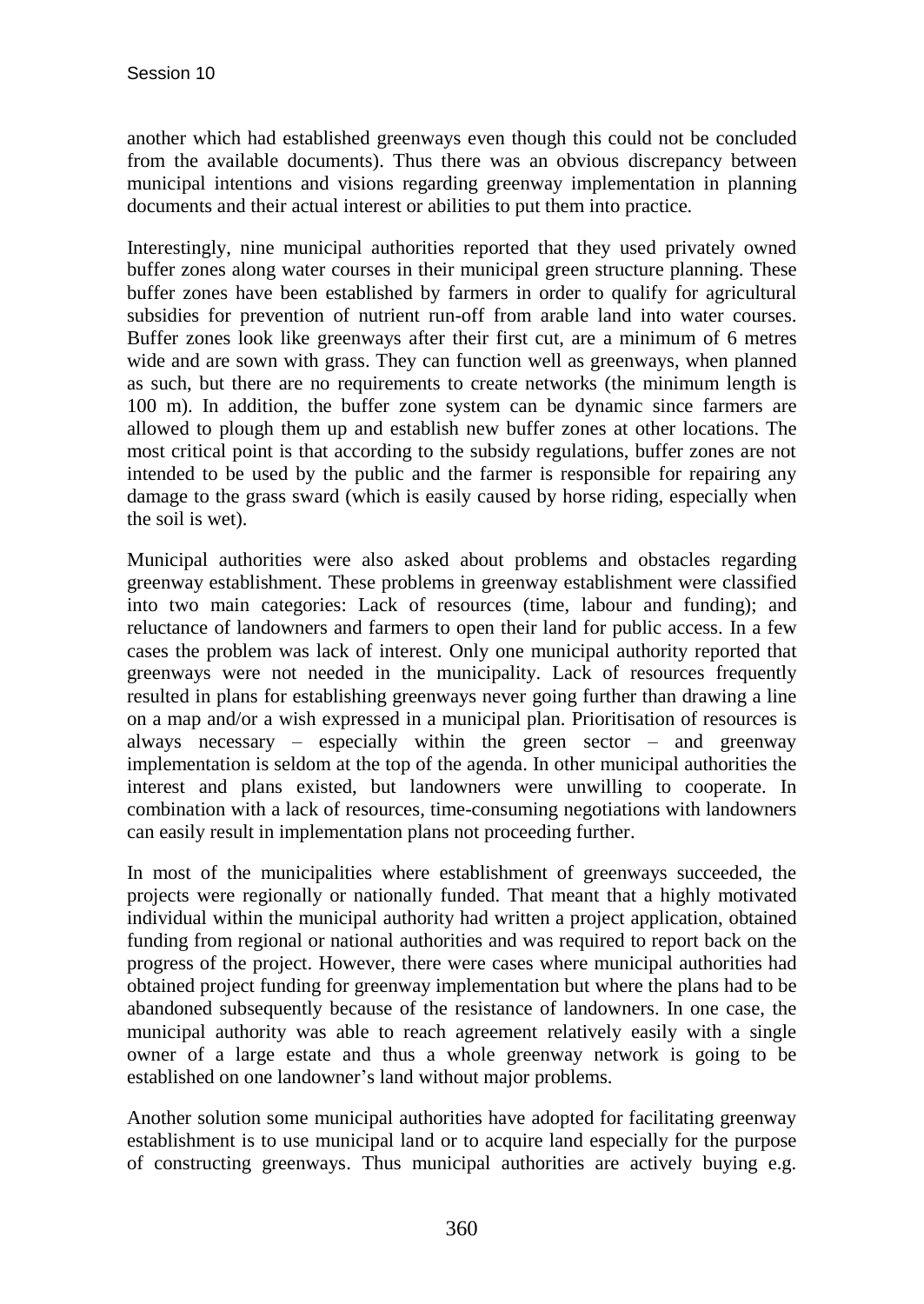farmland in peri-urban areas not only for new residential housing areas, but also for recreational purposes. The farmland is in some cases kept as such and leased to farmers. This solution can be very costly, but allows the municipal authority to plan greenway networks more freely.

The meetings with employees of two municipal authorities provided deeper insights into how greenways are planned, designed, established and managed in these authorities, including challenges encountered during the process. One of the two municipal authorities has managed to establish several greenway networks. After long and time-consuming negotiations with landowners, 10- or 20-year land leasing contracts were signed, with the municipal authority paying for greenway establishment and management and land leasing. It has to be pointed out that the municipal authority's resources did not allow landowners to be fully compensated for their loss of income compared with cereal production, which partly explains the landowners' reluctance to establish greenways. Other major complaints expressed by landowners were damage to crops by the public when allowed more access, disturbances (including in hunting areas) and littering. The municipal authority has also succeeded in designing some greenways in a way that is more attractive to visitors and that improves biodiversity, e.g. through having bush and tree plantings. The other municipal authority had to give up greenway implementation  $-$  even though it has obtained funding – after heated arguments with the landowners.

The one-day seminar with municipal, regional and national authorities and organisations resulted in an exchange of views and experiences and produced further possibilities on greenway implementation. The importance of creating greenway networks for multiple purposes was underlined. The farmers' organisation emphasised the difficult situation for farmers, with a huge number of official demands made on farmland today for various purposes – including allowing access to the public. The possibility of allowing greenways to qualify for farm subsidies has been discussed in Sweden since the first greenways were established, as the original idea for greenways in Sweden was to fund them via agricultural subsidies. There are still no national regulations that would allow for such subsidies, which would hopefully make establishment of greenways easier in cases where financial compensation of farmers is a major problem. Nevertheless, it appears that at the regional level in Scania, the County Administrative Board has recently started to subsidise the establishment of greenways and bridleways in the form of specific projects. That means one or several landowners can apply for money to carry through a project on establishment of greenways or greenway networks. An alternative approach to greenway establishment is for interest groups to negotiate with landowners over networks and pay compensation for use and management measures. This has been the case e.g. in the establishment of greenways mainly intended as bridleways (Larsson et al. 2008). The municipal authority in this case played the role of providing a common forum for discussion between farmers and horse riders.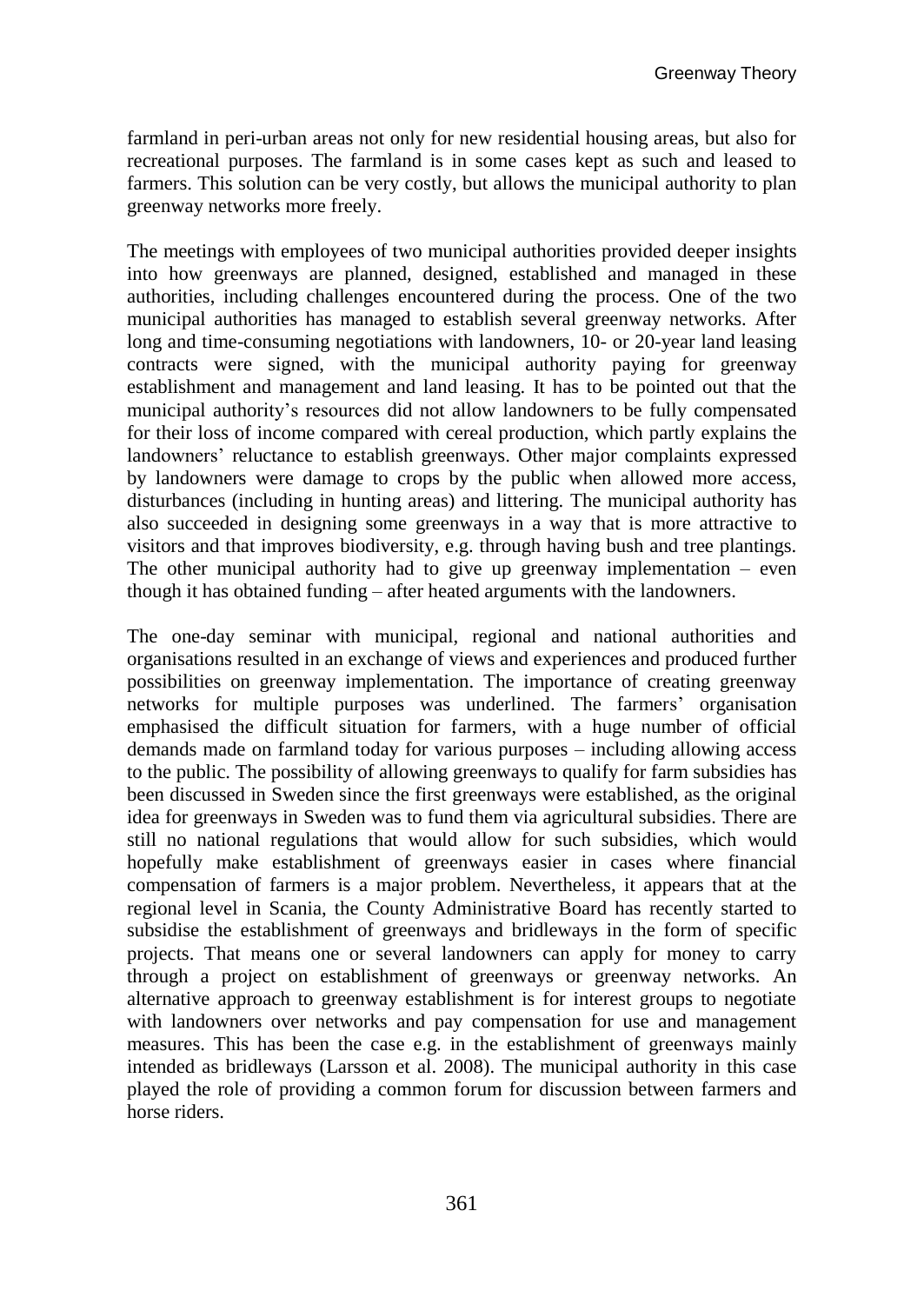Greenways in Sweden are regarded as a tool not only to create access to the countryside, but also to enhance biodiversity in intensively used agricultural areas. Planning documents often mention objectives such as creating corridors for species movement or habitat functions. The studies on diversity of selected species (flowering plants, butterflies and bumblebees) clearly indicated that common greenways are very species-poor. This is not surprising, since cut grass margins often do not offer resources for a wide variety of species. Thus, the abundance of insects observed was very low. The experimental wildflower strips that were established at the Swedish University of Agricultural Sciences up to 15 years ago in connection with other purposes (research project, amenity around the campus) were much more diverse. The abundance of butterflies was on average 20-fold higher and that of bumblebees 100-fold higher (per recorded 100 m and visit) in the experimental strips than in conventional greenways. The number of flowering plant species per visit was twice as high in the experimental strips as in conventional greenways. The total number of plant species is estimated to be much higher, but is still to be investigated. Greenways with bush plantations supported a higher number and abundance of species than greenways without any plantings. More detailed results can be found in Haaland & Gyllin (2010). The function of greenways and experimental flower strips as wildlife corridors in the study areas is questionable, at least for the insect species investigated, since nearly all recorded insect species were widespread, common and assumed to be able to disperse even without any corridor.

### **Discussion and Conclusions**

It can be concluded that many municipal authorities in southern Sweden are aiming for greenway implementation according to their planning documents, but that the majority of these authorities have not managed to set their plans into practice. One explanation is that there are no binding national or regional planning systems in Sweden (Busck et al. 2008) and that municipal green structure plans are advisory, but not legally binding. Thus, recommendations from green structure plans are often not considered at the legally binding detailed planning level. Sandström et al. (2006) identified the lack of necessary resources and the lack of knowledge as regards planning for biodiversity as problems in green structure planning. In cases where greenway establishment is being actively driven by a municipal authority, access to land on which to establish greenways emerged as the most crucial problem, followed by lack of resources. The reluctance of landowners to open their land to public access has also been identified in several other countries (Ryan & Walker 2004; Von Haaren & Reich 2006). An unexpected result of the study was that municipal authorities included buffer zones along water courses on privately owned land in their greenway planning to a comparatively large extent.

Successful greenway implementation is often a combination of several factors, such as additional resources (externally funded projects), especially interested and proactive people within the municipal authority, positive landowners or available municipal land. For successful greenway implementation, it is important to offer and exploit a variety of options in combination with each other that are: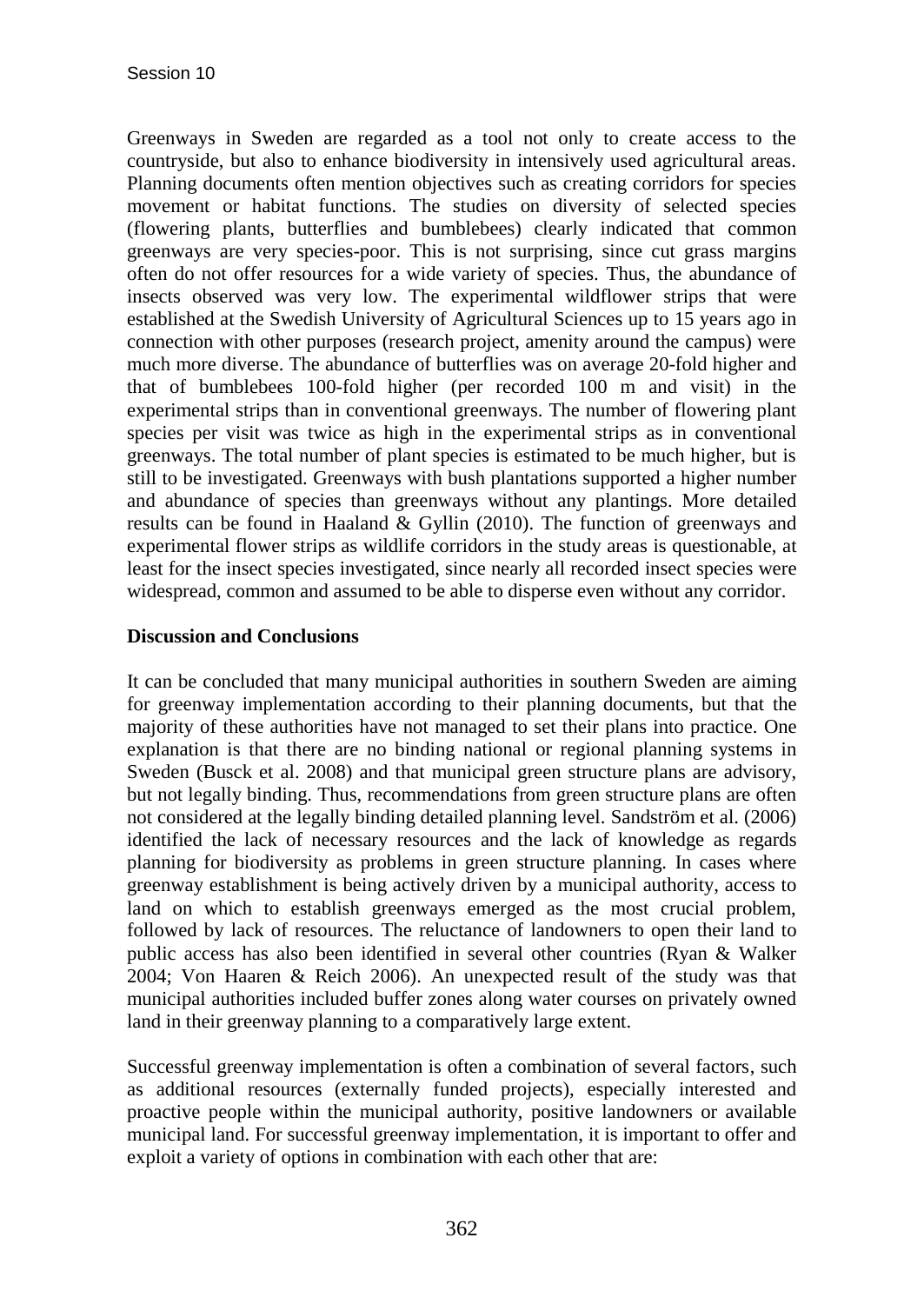- initiated and funded by municipal authorities (if possible with aid from regional or national authorities) in negotiation with landowners,
- initiated by interest groups or the public in negotiation with landowners and funded by interest groups, the municipal authority and/or through agricultural subsidies,
- initiated by landowners and funded through the municipal authority and/or agricultural subsidies.

There are high expectations that the possibility to obtain farm subsidies for recreational activities will make greenway establishment much easier, but the outcome has still to be evaluated. The hope that EU agricultural policy will facilitate greenway implementation has also been expressed in other countries, for example Germany (Von Haaren & Reich 2006).

Greenways in Sweden are regarded as a tool not only to create access to the countryside, but also to enhance biodiversity in intensively used agricultural areas. Planning documents often mention objectives such as creating corridors for species movement or habitat functions. In principle it should be possible to combine the two aims to create access and to improve conditions for biodiversity in intensively used agricultural landscapes, but few efforts have been made so far to design multifunctional greenways. Tree and bush plantings have been carried out in some cases and have been shown to increase variation, which in turn is likely to be appreciated by visitors and to be of benefit to wildlife. Nevertheless, it has to be pointed out that these types of plantings are not compatible with farm subsidies for agricultural land, since land has to be ploughable to qualify for subsidies, which automatically excludes tree and bush plantings. Thus subsidies can facilitate establishment, but limit the design options. Greenway design is therefore easier to optimise regarding multifunctionality on municipal land.

Sowing wildflower strips along greenways could greatly enhance their biodiversity. These strips could create habitats or resources for meadow plants and insects, which in turn would benefit other groups of species, for example birds. Including wildflower strips within greenways would also increase their attractiveness to visitors. Although sowing wildflower seed mixtures would improve greenways, it will not be easy to implement this type of greenway. There is no particular demand from the public to design greenways in particular to enhance biodiversity, as the focus is on access issues (Larsson et al. 2008). Landowners are already hard to convince about allowing access, so asking them to also accept wildflower strips seems difficult in the current situation. Nevertheless, the Swedish Board of Agriculture plans to subsidise the sowing of wildflower strips along field margins and water courses in the future. This means that instead of aiming for a multifunctional network, green structures might have to be designed separately for different interests (biodiversity, access). However, municipal authorities could provide a good example in designing multifunctional greenways on municipal land.